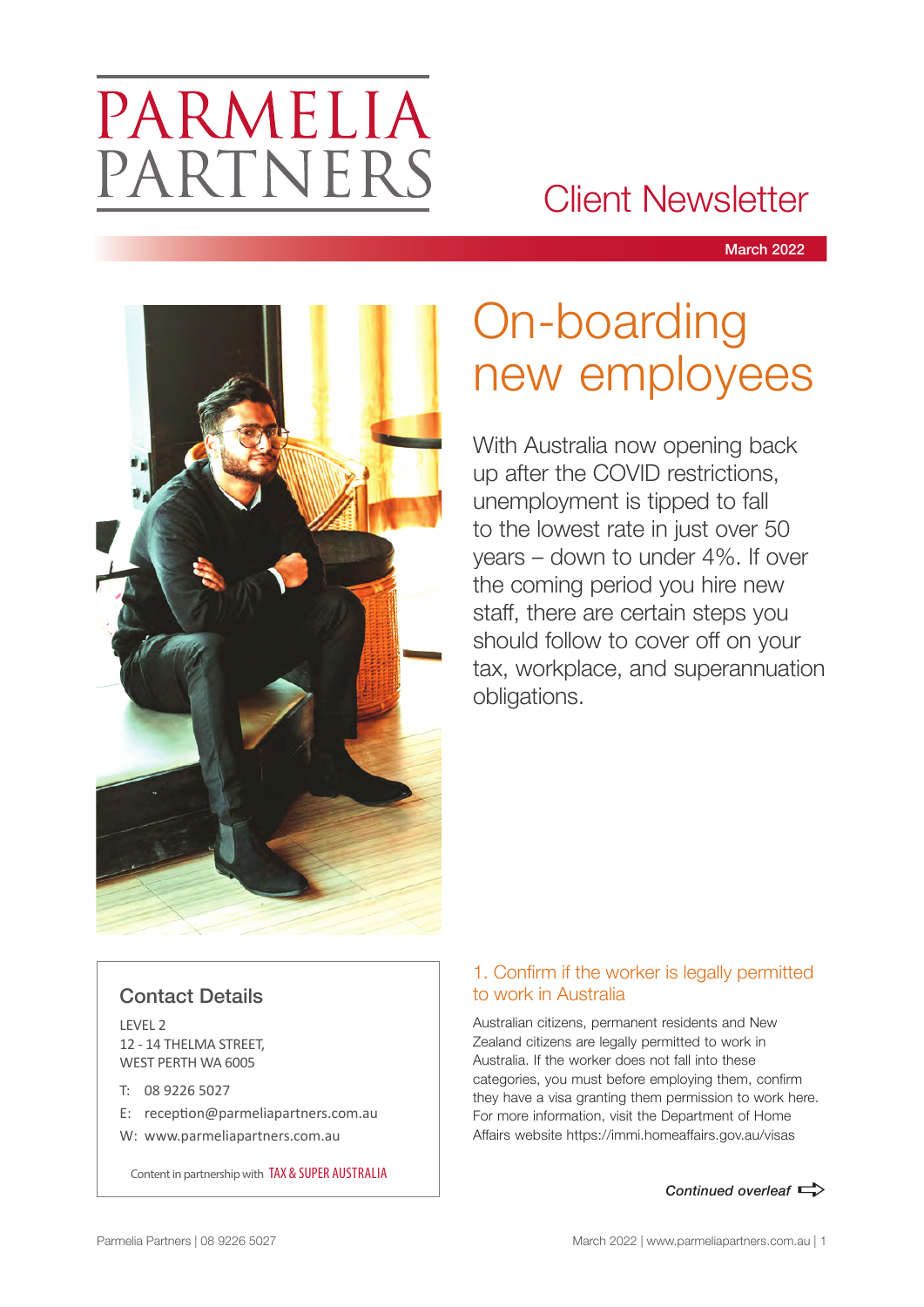#### **On-boarding new employees (continued)**

#### 2. Employee or Contractor?

Establish the nature of the engagement – is the worker an employee or contractor? This matters from a tax perspective because employers will have PAYG withholding obligations to employees. By contrast, no PAYG withholding obligations are owed to contractors unless there is a PAYG voluntary withholding agreement in place. You and a contract worker (payee) can enter into a voluntary agreement to withhold an amount of tax from each payment you make to them. This is a good way to help independent contractors meet their tax obligations. A voluntary agreement can cover a specific task or apply to successive arrangements between you and the worker. Either you or the contractor can end a voluntary agreement at any time by notifying the other in writing.

The employee/contractor distinction also matters for superannuation purposes. Employees are generally entitled to superannuation. From 1 July 2022, this also includes employees who earn less than \$450 per month. On the other hand, contractors are not entitled to superannuation unless they work under a contract that is wholly or principally for their labour.

While in many cases, the status of a worker may be clear cut, if as an employer you are in any doubt about the character of the relationship, then you are encouraged by the ATO to use their Employee Contractor Decision Tool. The tool asks the user a series of questions, and then reaches as a result depending on the answers provided. Print out the result and keep it on file. If you need further guidance or disagree with the result, speak to your accountant.

#### **Employee or contractor? i**

If as an employer you are in any doubt about the character of the relationship, then you are encouraged by the ATO to use their Employee Contractor Decision Tool.

#### 3. Paperwork

Before commencing employment, employees should complete the following forms:

- **TFN declaration** this is so employers can work out how much tax to withhold from employees.
- Standard super choice form to offer eligible employees their choice of superannuation fund. Employers must fill in the details of their nominated super fund, also known as a default fund, before providing the form to an employee.

Note that employees can now access and complete pre-filled commencement forms through ATO online services via myGov

#### 4. Request stapled super fund

If you now take on a new employee and they don't choose a super fund, employers will have an extra step to take to comply with the choice of fund rules. That is, employers may need to request an employee's 'stapled super fund' details from the ATO. A stapled super fund is an existing super account linked, or 'stapled', to an individual employee so it follows them as they change jobs. This aims to reduce account fees. Employers can request stapled super fund details from the ATO using ATO online services.

#### 5. Confirm pay rates

An employee's minimum wages, including penalty rates, overtime rates, and allowances will in most cases be set out in the relevant workplace Award. Additionally, some employees have special minimum wages rates in their Award, for instance juniors, apprentices, and trainees. Contact Fair Work Australia on 13 13 94 if you are in any doubt about the applicable rates.

On the Fair Work front, employers are also generally required to provide new employees with a Fair Work Information Statement.

#### 6. State and Territory Obligations

Other issues may be in play when you take on a new employee, such a workers' compensation coverage.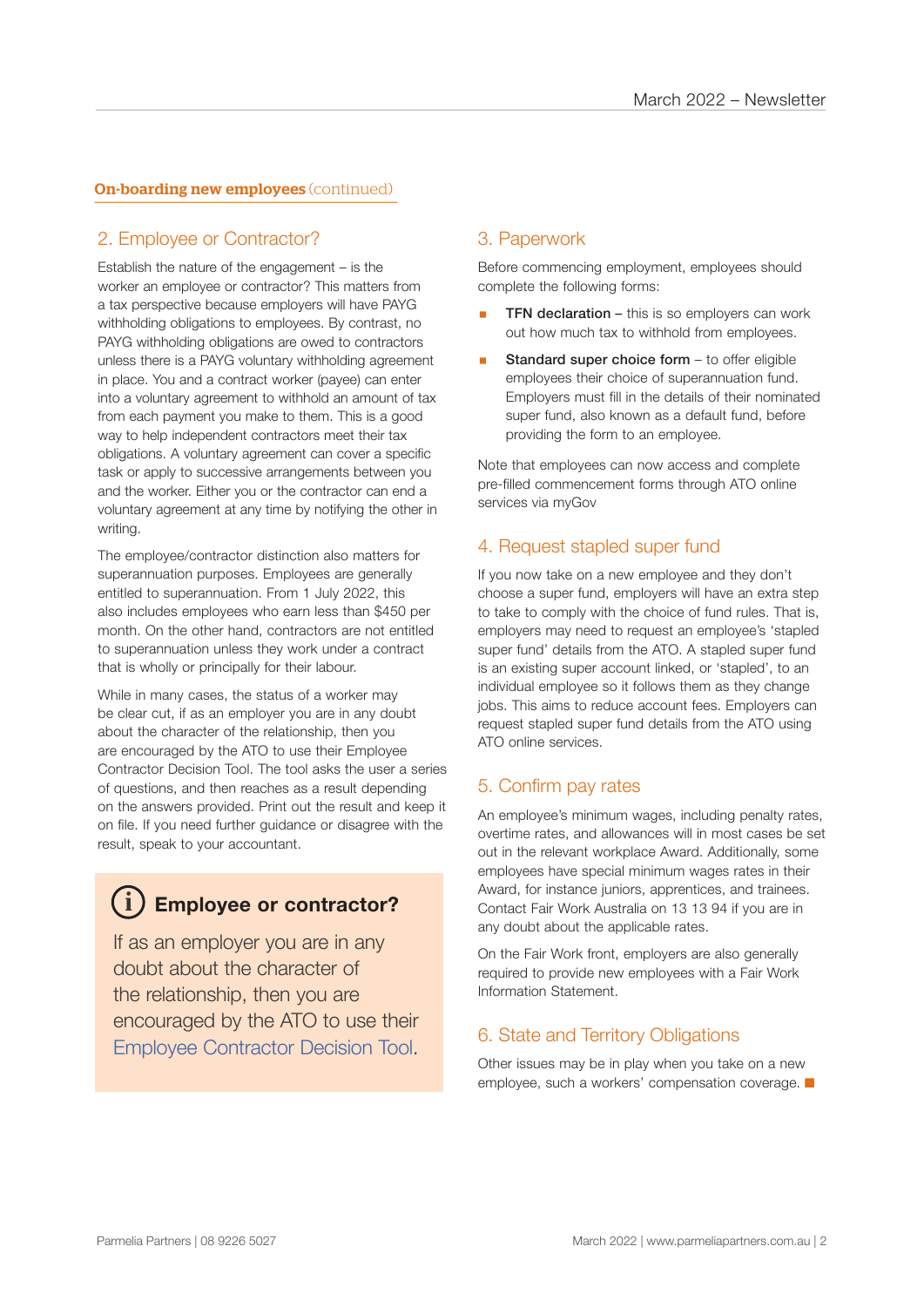### **Paying employees super through a super clearing house**

If you're a small business owner, you'll know that<br>you're required to pay your employees (and certain<br>contractors) superannuation guarantee (SG) in<br>addition to their salary or wages. But how do you pay f you're a small business owner, you'll know that you're required to pay your employees (and certain contractors) superannuation guarantee (SG) in your SG contributions in a simple and effective way? The answer is through a superannuation clearing house (SCH).

#### WHAT IS A SCH?

A SCH is an online portal that allows you to make all your super contributions for all your employees in one single payment.

The clearing house will then distribute the money to each employee's super fund on your behalf and according to your instructions. This means using a SCH can save you time and also minimise the risk of payment errors.

#### WHY DO CONTRIBUTIONS HAVE TO BE MADE ELECTRONICALLY?

Back in 2012, legislation was passed to make electronic payment of super compulsory. This was done to reduce the number of missing and lost super payments and make managing and reporting on payments simpler for businesses. As a result, employers must send contribution payments and data electronically in a standard format called 'SuperStream'. SuperStream transmits money and information consistently across the super system between employers, funds, service providers and the ATO. The data is linked to the payment by a unique payment reference number.

#### WHERE DO I FIND A SCH?

There are a few options available when paying super to employees' super funds which meet the SuperStream requirements. These include:

- Using a payroll system which is in line with SuperStream requirements, such as MYOB and Xero.
- Using your employer-nominated super fund's clearing house – most super funds provide access to a SCH service and will help you set up your account.
- Using the ATO's 'Small Business Super Clearing House' (SBSCH) – this free service is available to small businesses with 19 or fewer employees, or a turnover of less than \$10 million a year.
- Using a commercial SCH of your choice there are a number of private/commercial SCH service providers but they do generally come at a cost.

#### WHAT TO CONSIDER WHEN CHOOSING A SCH

Below are points to consider before choosing a SCH:

- Is the SCH SuperStream compliant? It may be worthwhile looking for another SCH if your preferred SCH does not meet the Government's SuperStream and Single Touch Payroll requirements.
- Is there a cost? If you're using a payroll system that offers a similar service to a SCH, there may be fees involved to use this software. If fees apply, check if the charge is per employee or per transaction as this will allow you to estimate your annual cost. Other SCH services can be a low or no-cost option, so it's best to research the costs involved (if any) before you choose a service.
- How long does it take to process payments? The time it takes for your payment to be processed by the SCH and deposited into employee super fund/s must be considered. For example, if you use the ATO SBSCH and provide the ATO with all of the required information, payments may take up to seven business days to be transferred through the clearing house before they reach employee super fund accounts. Thus, choosing a SCH that processes payments quickly and efficiently may minimise the number of enquiries from your employees.
- Does the SCH automatically validate employee information? It is worthwhile asking the SCH if they use the Australia Post database to automatically validate employee addresses. This will minimise the chance of errors and speed up processing times.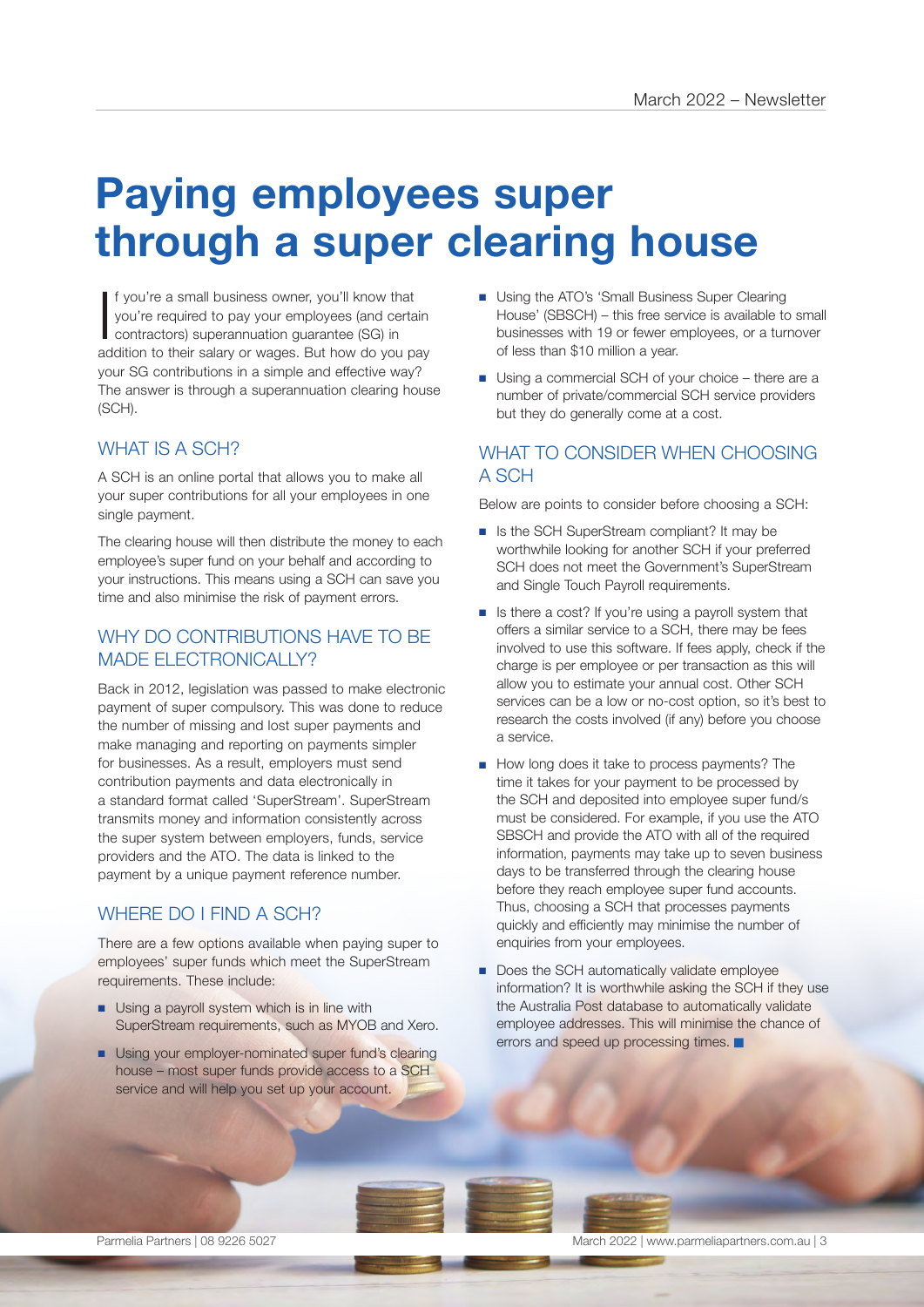## In-specie super contributions

Most contributions to a SMSF are made in cash, but did you know you can also contribute certain assets to your fund too? These types of contributions are called "in-specie" contributions and may be a good alternative to consider if you don't have available cash on hand and want to make a contribution to super.

#### What assets can be transferred in-specie to super?

While most superannuation funds can accept in-specie contributions, they occur more commonly with SMSFs than with industry or retail superannuation funds.

But only certain assets listed in the super laws can be transferred to an SMSF from a member of the fund.

> When you make an in-specie transfer to your SMSF, it can be treated as either a contribution (ie, non-concessional or concessional contribution) or as an asset purchase by the SMSF. Having an in-specie contribution treated as an asset purchase can be beneficial where the value of the asset is greater than the contribution caps available to the contributing member.

Most in-specie contributions are made using:

- Listed securities on an approved stock exchange (ie, ASX listed shares)
- An investment in a widely-held trust (ie, a retail managed fund), and
- Business real property (ie, where land and buildings are used wholly and exclusively in a business).

#### Treatment of in-specie contributions within the SMSF

Regardless of whether the contribution is made via cash or in-specie, in many respects they are treated in much the same way – for example:

- $\blacksquare$  The standard work test for super still applies eg, the member making the contribution must meet certain age and employment requirements in order to make the contribution
- The in-specie contribution will be counted toward the relevant contribution cap(s) in the same way, and
- In-specie contributions may result in a member being eligible to claim a personal tax deduction for some/ all of the contribution, based on the usual eligibility criteria.

For example, if business real property is valued at \$530,000 and it is transferred to an SMSF with its entire value considered a contribution, it could result in an excess non-concessional contribution of \$200,000.

To avoid this outcome, you could:

■ Treat \$330,000 of the in-specie transfer as a non-concessional contribution under the three-year bringforward rule, and

■ Treat the remainder as an asset sale. Here, the SMSF will pay you the market value of the asset being transferred

by transferring \$200,000 of cash or other assets owned by the fund to effect the sale on that portion of the property – keeping the member under the nonconcessional cap.



*Continued next page* a

Continued on page  $6 \Rightarrow$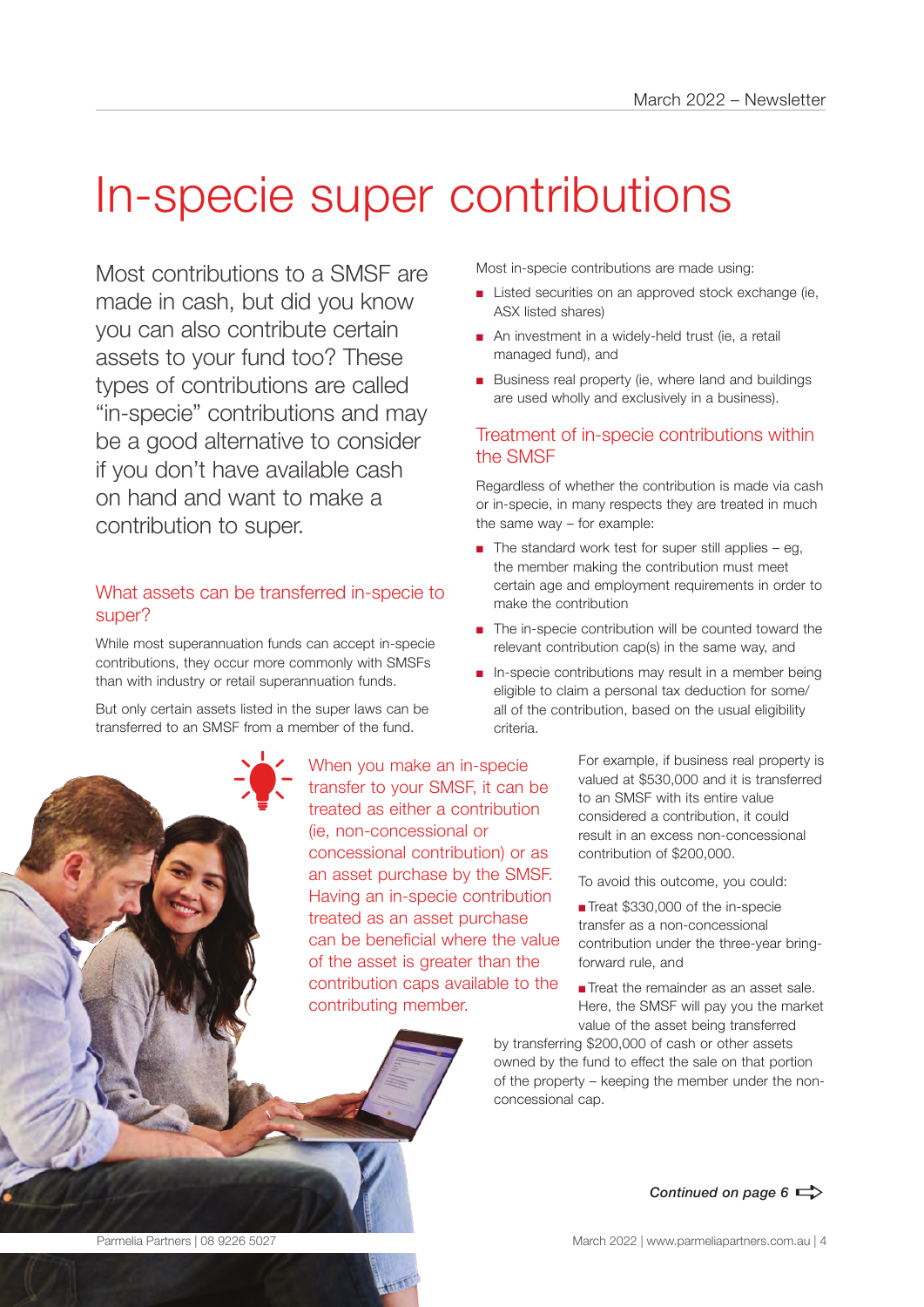## **Employee allowances**

Do your employees travel for work? The ATO has issued new guidance to help employers determine whether to pay employees a travel allowance or a living-away-from-home allowance (LAFHA).

There are some key differences between the treatment of the two types of payments:

- A travel allowance will generally need to be included in your employee's assessable income and may need to have tax withheld from it. It covers accommodation, food, drink or incidental expenses an employee incurs when they stay away from their home overnight or for a short period to carry out their duties. It's generally deductible to the employer.
- A LAFHA payment you provide to your employees may be considered a LAFHA fringe benefit. Where this is the case, it will need to be reported in your annual fringe benefits tax (FBT) return. LAFHAs are paid to compensate an employee for additional living expenses they incur if they are required to live away from home for an extended period for work purposes. In certain circumstances, such payments may be exempt from FBT for the employer and not taxable to the employee!

LAFHAs are paid where an employee has moved and taken up temporary residence away from his or her usual place of residence so as to be able to carry out their job at the new but temporary workplace. The employee has a clear intention/expectation of returning home on the cessation of work at the temporary location (in this sense, the employee is absent for a limited/finite period of time).

On the other hand, a travel allowance is paid for specific trips because the employee is travelling in the course of performing their employment duties but has not temporarily relocated as a LAFHA recipient would. The existing work location continues to be the employee's regular place of work. In travelling away from home, the employee simply takes travel items (such as toiletries and a few changes of clothes). Employees receiving a travel allowance will also typically use temporary styles of accommodation such as hotels.

A travel allowance provided by an employer is not taxed under the FBT regime but may be taxed under the PAYG withholding regime as a supplement to salary and wages. The ATO publishes guidelines each year on what it considers to be reasonable amounts for a travelling employee, and take the following factors into consideration:

- destination of travel (broken down into metropolitan cities, country centres within Australia and international countries)
- accommodation
- meals
- other incidentals
- employee annual salary (in ranges)
- specific rates for truck drivers.

Countries other than Australia are split into "cost groups", with each determining the reasonable amount of the daily allowance. These are determined based on the cost of living in that country and then numbered between cost groups one to six. Cost group one has the lowest daily allowance and cost group six has the highest.

The reasonable amounts are intended to apply to each full day of travel covered by the travel allowance, with no apportionment required for the first and last day of travel.

Where the employer has paid the employee less than the ATO-determined reasonable amount, then the employer is not obligated to withhold from the allowance nor does the employer have to include the allowance on the employee's PAYG income statement.

Key differences between the two types of payments are captured in the table on the following page.

Ultimately, allowances for travel are a handy employee retention tool – helping them cover the costs of workrelated expenses they may incur while travelling on or relocating for business. Speak with your advisor if you are uncertain about their taxation treatment.

**Continued next page**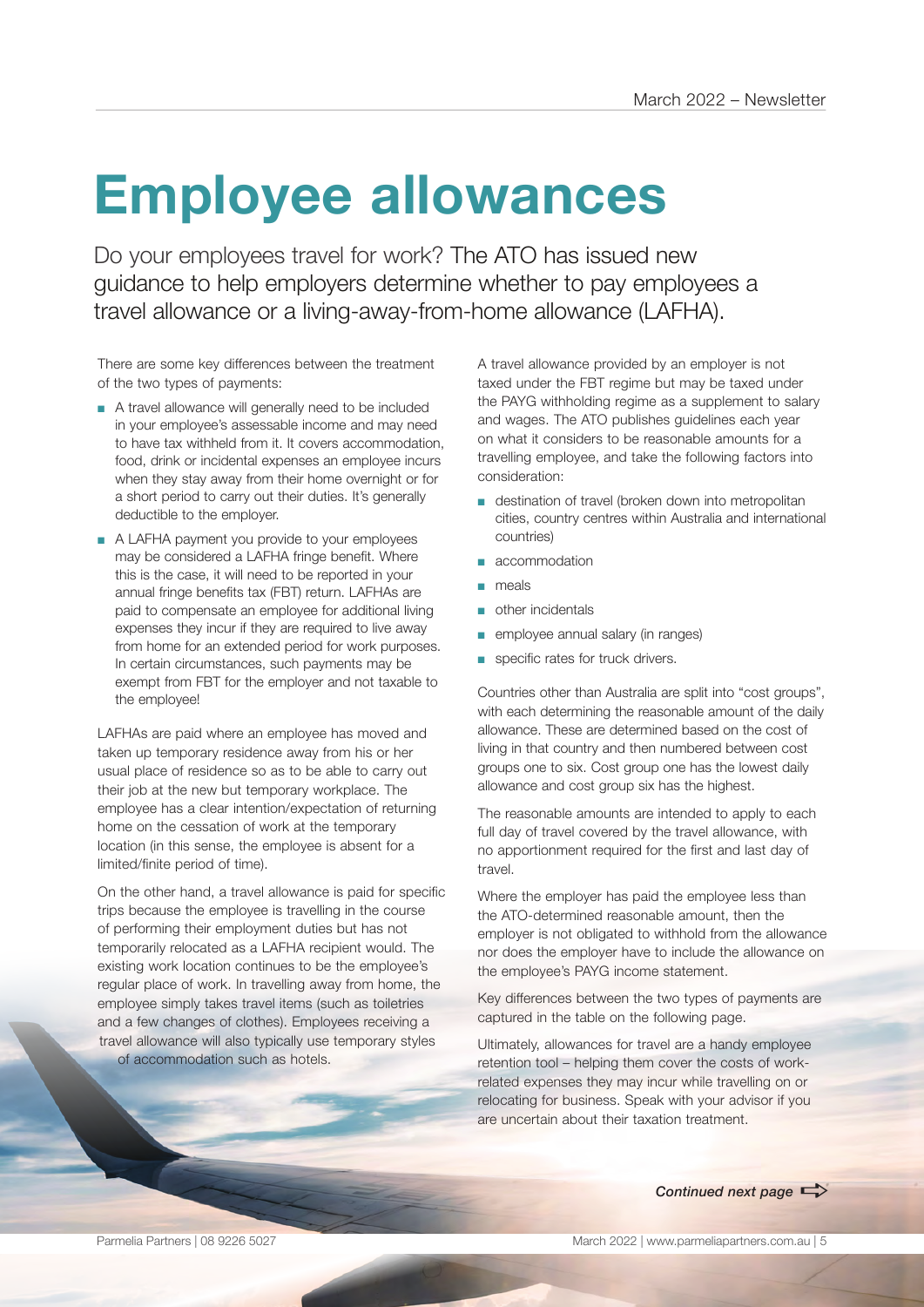#### **Employee allowances** (continued)

#### Key differences between travel and living-away-from-home allowances

| <b>TRAVEL ALLOWANCE</b>                                                                  | <b>LAFHA</b>                                                                                                                                                           |
|------------------------------------------------------------------------------------------|------------------------------------------------------------------------------------------------------------------------------------------------------------------------|
| The existing work location continues to be the                                           | The employee has established a second or alternative                                                                                                                   |
| employee's regular place of work                                                         | work location                                                                                                                                                          |
| The employee simply takes travel items with them<br>(e.g. toiletries, change of clothes) | The employee effectively takes up temporary residence<br>away from what is considered their usual place of<br>residence, and may take residential belongings with them |
| The employee (and their family) continues to reside                                      | The employee has temporarily relocated, and their family                                                                                                               |
| near the existing work location                                                          | may also have joined them or visit them                                                                                                                                |
| The employee uses temporary styles of                                                    | The employee uses longer-term accommodation while                                                                                                                      |
| accommodation such as a hotel                                                            | away from home e.g. lease of residential premises                                                                                                                      |
| The employee is away on a specific trip for less than<br>a month or so                   | The employee is staying away to work at an alternative<br>work location for a significant period, generally more than<br>one month                                     |

#### In-specie super contributions (continued)

#### Benefits of making in-specie transfers

Making a contribution of assets rather than cash can benefit SMSF members as it allows them to increase the value of their retirement savings by transferring the aforementioned assets they already own into superannuation without the need to sell the asset first.

Where that asset is a property, such as business real property, it can then potentially be leased back to a related party of the fund to use in a business.

#### Points to consider when making in-specie transfers

As mentioned above, SMSFs can only accept certain types of assets, such as listed shares or business real property, as an in-specie contribution from a member. This rule therefore limits the types of assets that can be transferred to your fund. For example, a residential property you own personally cannot be transferred to your SMSF.

Further, because there is a change in ownership of the asset transferred from the member to the SMSF, the transfer is deemed to be a disposal for the member and any gain realised may be subject to capital gains tax.

The SMSF may also incur stamp duty and transaction costs when the asset is transferred to the fund.

#### What about in-specie transfers out of the fund?

Assets can also be transferred out of the fund as in-specie payments, although only lump sum payments can be made in-specie.

If you are in pension phase, pension payments have to be made in cash.

However, the rules on acquisitions from members do not apply to these transactions as the SMSF is disposing of the asset, not acquiring it.

#### Check your trust deed

Before attempting to make an in-specie contribution to your fund, its best to check your SMSF trust deed to confirm if you are allowed to make in-specie contributions and whether there are any rules or restrictions around what assets members can make as an in-specie contribution.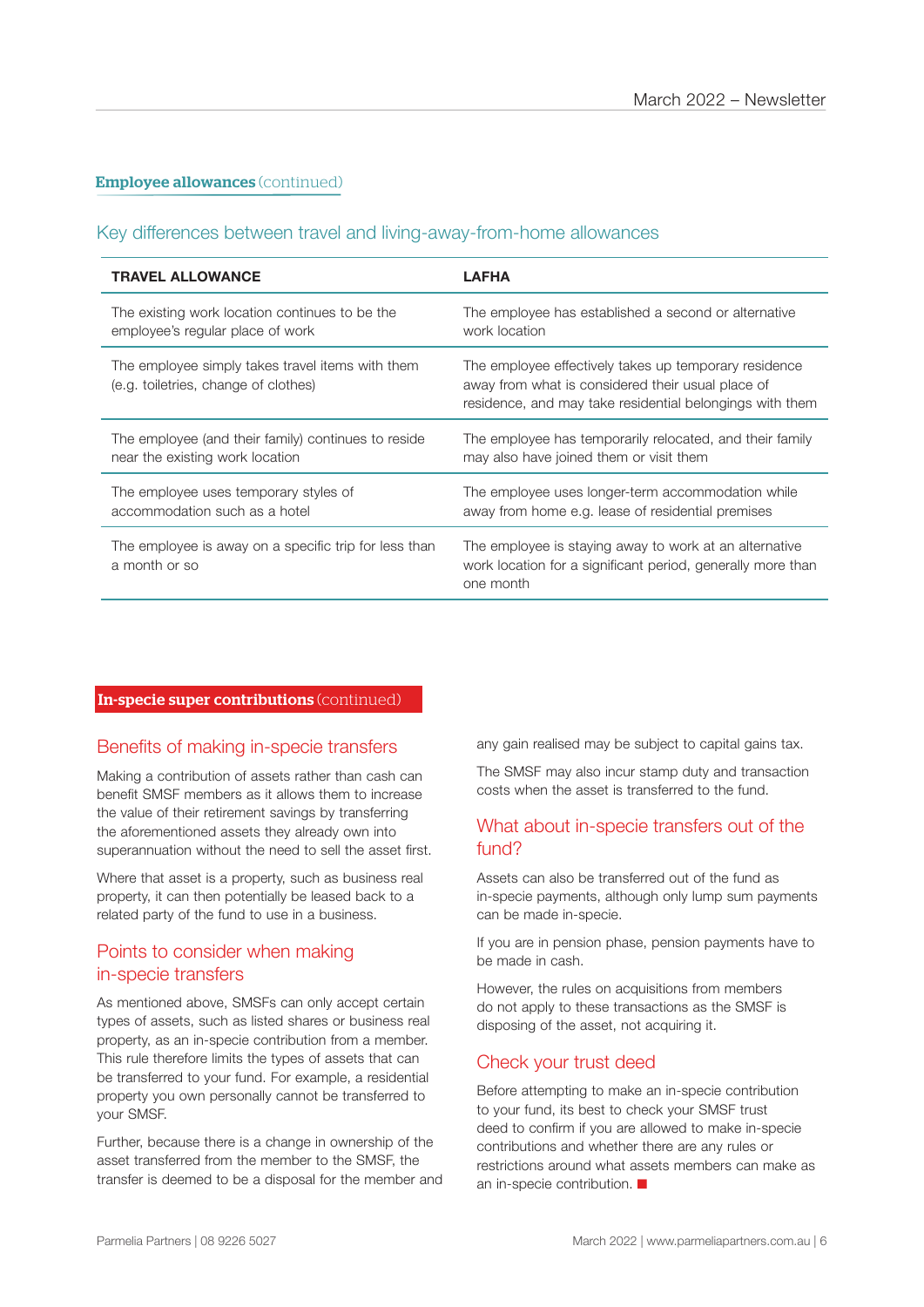# **Cashflow forecasts**

Now more than ever businesses should consider preparing cashflow forecasts.

According to the Australian Bureau of Statistics,<br>
the first three years of operation. The Australian<br>
Socurities and Investment Commission states that half of all small to medium businesses fail in Securities and Investment Commission states that poor cash flow is cited as a factor in 40% of business failures. Indeed, as Australia emerges from an economic recession, cashflow will be a key issue for all businesses – not just start-ups.

All businesses must ensure they have sufficient cash. at a particular time, to pay their bills. Cash is needed constantly in order to discharge a wide range of payment obligations which arise from many sources, including:

- the ATO
- suppliers
- banks
- employees, and
- insurers.

A cashflow forecast is a crucial cash management tool for operating your business effectively. Specifically, a cashflow forecast tracks the sources and amounts of cash coming into and out of your business over a given period. It enables you to foresee peaks and troughs of cash amounts held by your business, and therefore whether you have sufficient cash to fund your debts at a particular time.

Moreover, it alerts you to when you may need to take action – by discounting stock or getting an overdraft, for example – to make sure your business has sufficient cash to meets its needs. Cashflow forecasts also allow you to see when you have large cash surpluses, which may indicate that you have borrowed too much, or you have money that ought to be invested.

In practical terms, a cashflow forecast can also:

- reduce your reliance on external funding
- improve your credit rating
- assist in the planning and re-allocation of resources and
- help you to recognise the factors that have a major impact on your profitability.

At this point, a distinction should be drawn between budgets and cashflow forecasts. While budgets are designed to predict how viable a business will be over a given period, unlike cashflow forecasts, they include non-cash items, such as depreciation and outstanding creditors. By contrast, as stated above, a cashflow forecast focuses on the cash position of a business at a given period. Non-cash items do not feature. In short, budgets will give you the profit position; cashflow forecasts will give you the cash position.

A cashflow forecast is usually prepared for either the coming quarter or the coming year. Whether you choose to divide the forecast up into weekly or monthly segments will generally depend on when most of your fixed costs are incurred. When you are making forecasts, it is important to use realistic estimates. This will usually involve looking at last year's results and combining them with economic growth, and other factors unique to your line of business.

Usually a forecast will list:

- receipts
- payments
- excess receipts over payments (with negative figures displayed in brackets)
- opening balance
- closing bank balance.

If you are uncertain of how to prepare a cashflow forecast, consult your bookkeeper or accountant.



Parmelia Partners | 08 9226 5027 March 2022 | www.parmeliapartners.com.au | 7